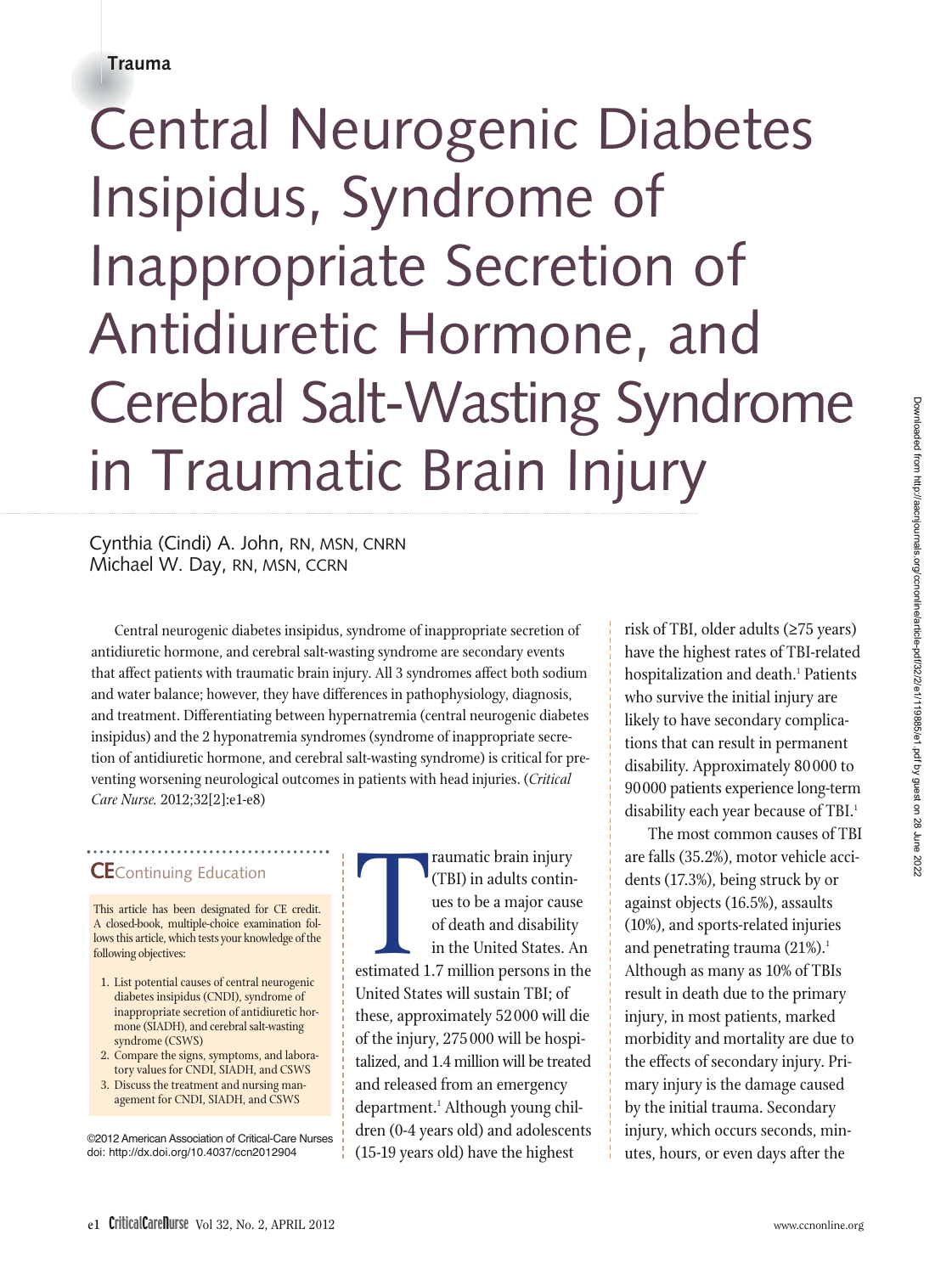initial trauma, is the result of biochemical processes that occur at the cellular level when neurons are damaged.2 Hypotension, hypoxia, cerebral edema, and electrolyte imbalance further worsen neurological outcomes and markedly affect morbidity and mortality.3 In this article, we discuss how electrolyte imbalances caused by injury of the pituitary gland complicate the recovery of patients with TBI.

**Primary TBI** is caused by 2 main mechanisms: direct impact (ie, an object strikes the head or the brain) and acceleration-deceleration injury (ie, the force of the impact causes the brain to ricochet inside skull, resulting in shearing of cerebral axons). Direct impact caused by blunt trauma, falls, or penetrating injuries can result in cerebral edema and intracranial hemorrhage, which can lead to severe deterioration in a patient's clinical condition and even death.<sup>2</sup>

Acceleration-deceleration injuries often cause diffuse axonal injury. The rotational shearing of gray and white brain matter results in microscopic damage of the axons of the brain. Initially, diffuse axonal injury usually is not visible on imaging studies; however, because of axonal degeneration, abnormal findings such as edema, atrophy, and

petechial hemorrhages eventually are visible on magnetic resonance images.2 Acceleration-deceleration forces can also cause injuries of the cranial nerves, the hypothalamus, and the pituitary stalk.<sup>2</sup> The damage that occurs with the primary injury is soon overtaken by the secondary injury from the cerebral edema, hemorrhage, or the hypoxia caused by a chain of ischemic events at the cellular level.

# *Ischemic Cascade of Neuronal Cell Death*

Secondary injury of the brain is the damage that occurs seconds, minutes, hours, or even days after the traumatic event and may even be superimposed on a mechanical injury.2 Because of the primary injury, oxygen and nutrients are not delivered to brain cells. Hypoxia due to decreased cerebral blood flow results in biochemical processes involving a cascade of ischemic events. This hypoxia causes dysfunction in normal cellular metabolism, and neurons die.<sup>3</sup> The sequence of events begins with a lack of oxygen and cerebral perfusion, which causes the cellular ion pumps to fail, leading to anaerobic metabolism and buildup of lactic acid. Active transport of cellular ions becomes impaired, and calcium ions flow into the neurons. Excitatory neurochemical transmitter substances such

## **Authors**

*Cynthia (Cindi) A. John is a neuroscience nurse educator and Michael W. Day is trauma care coordinator at Providence Sacred Heart Medical Center and Children's Hospital, Spokane, Washington.*

*To purchase electronic or print reprints, contact The InnoVision Group, 101 Columbia, Aliso Viejo, CA 92656. Phone, (800) 899-1712 or (949) 362-2050 (ext 532); fax, (949) 362-2049; e-mail, reprints@aacn.org.*

as glutamate are released, allowing even more calcium into the cells. This excess calcium causes release of oxygen free radicals and excess enzymes. The cell membrane is damaged by these enzymes, the mitochondria break down, and cellular death occurs. When cells die, more glutamate is released, more cells in the area are injured, edema increases, and the cascade spreads to undamaged neurons.<sup>3</sup>

## *Fluid and Electrolyte Imbalances*

In addition to events at the cellular level, injury of the hypothalamus and the pituitary gland from forces transmitted to the head on impact, along with cerebral edema, often results in fluid and electrolyte disturbances that profoundly affect morbidity and mortality in TBI patients.4 Three common electrolyte imbalances are associated with the hypothalamic-pituitary dysfunction experienced by patients with TBI: central neurogenic diabetes insipidus (CNDI), syndrome of inappropriate secretion of antidiuretic hormone (SIADH), and cerebral salt-wasting syndrome (CSWS). CNDI is associated with hypernatremia, whereas SIADH and CSWS are associated with hyponatremia.<sup>5</sup> Early recognition of all 3 syndromes is important in patients with TBI to prevent further neurological deterioration.

The pituitary gland, the pituitary stalk, and the hypothalamus are vulnerable to injury from head trauma.<sup>6</sup> The hypothalamic-neurohypophyseal system is a collection of nuclei and tracts located in the hypothalamus and the pituitary gland that regulate body water balance. The paraventricular and supraoptic nuclei located in the

*Corresponding author: Michael W. Day, RN, MSN, CCRN, 12915 E Main Ave, Spokane Valley, WA 99216 (e-mail: cnsd\_ccrn@yahoo.com)*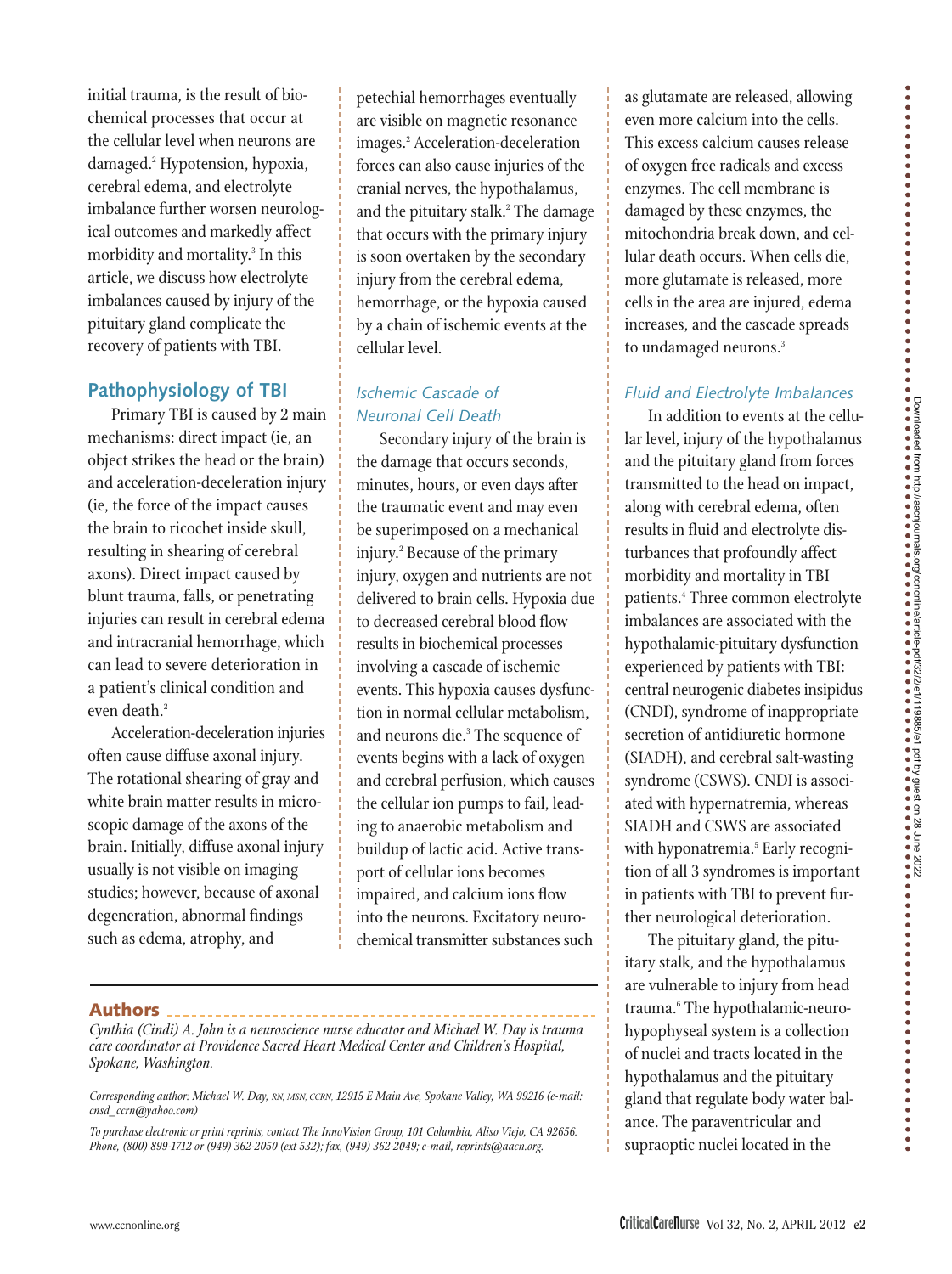hypothalamus synthesize antidiuretic hormone (ADH). ADH, which affects water balance by promoting reabsorption of water in the distal convoluted tubules and collecting ducts in the kidney, combines with a carrier protein called neurophysin. Together, neurophysin and ADH travel down the pituitary stalk and infundibulum through terminal nerve fibers to the pituitary gland.3 The ADH produced in the hypothalamus is stored in secretory granules in the posterior part of the pituitary gland, where the hormone can be released into the blood. The function of ADH is to maintain normal circulating blood volume and serum osmolality.<sup>5</sup>

*Osmoregulation.* Secretion of ADH is controlled by 2 principal negative-feedback mechanisms: osmoregulation and baroregulation. Osmoregulation is the mechanism used by the body to maintain water balance. Normal serum osmolality is 280 to 295 mOsm/kg. Even slight changes in serum osmolality can markedly affect ADH release.<sup>3</sup> When serum osmolality is less than 280 mOsm/kg, an excess of body water occurs (the blood is diluted) and ADH is not secreted. When osmolality is greater than 295 mOsm/kg, a loss of body water occurs (the blood is more concentrated). ADH is then secreted to stimulate the collecting tubules of the kidney to increase water reabsorption to maintain water balance.<sup>3</sup>

*Baroregulation.* Regulation of ADH release is also affected by changes in blood volume and pressure. Baroreceptors located in the chest, left atrium, aortic arch, and carotid sinuses are sensitive to changes in blood pressure and circulating blood volume.<sup>3</sup> Impulses from the

baroreceptors are transmitted through the vagus and glossopharyngeal nerves to the paraventricular and supraoptic nuclei in the hypothalamus. Increases in blood volume and blood pressure result in decreased ADH secretion. In patients with hypotension and hypovolemia (common in patients with TBI), secretion of ADH is increased, resulting in conservation of body fluids. Even a 5% to 10% decrease in blood volume or a 5% decrease in mean arterial pressure can stimulate the release of ADH.<sup>3</sup>

In general, the body first regulates ADH secretion in response to osmo regulation (concentration of body fluids). However, in severe volume depletion (hypotension or blood loss) baroreceptor stimulation of ADH takes precedence over osmoregulation.

# *Central Neurogenic Diabetes Insipidus*

CNDI is characterized by an abnormal increase in urine output, an increase in fluid intake, and thirst due to decreased secretion of ADH, resulting in elimination of extracellular fluid. In trauma patients, CNDI usually is due to damage of the posterior part of the pituitary gland where ADH is stored and secreted.<sup>3</sup> In patients with neurological conditions, CNDI is often associated with neurosurgery, tumors, increased intracranial pressure, brain death, and central nervous system infections such as meningitis or encephalitis.<sup>3</sup> CNDI occurs in up to 16% of all brain-injured patients and usually occurs 5 to 10 days after trauma.<sup>7</sup>

CNDI usually occurs in 3 phases. The first phase consists of polyuria due to the inhibition of ADH that

lasts a few hours or up to several days. The second phase (5-6 days) is characterized by near-normal urinary output because of the release of stored ADH. The third phase is transient or permanent excessive urinary output due to depletion of stored ADH or loss of functioning of the cells that produce ADH.<sup>6</sup> If the lack of ADH is uncorrected in patients with TBI, CNDI results in severe dehydration and further worsening of electrolyte balance.

*Signs and Symptoms.* Signs and symptoms of CNDI include polyuria (large volumes of dilute urine, 250 mL/h), polydipsia (extreme thirst in patients who are awake and alert), hypovolemia, and hypernatremia.5,6 Urinary specific gravity is less than 1.005 (normal, 1.005- 1.030), urine osmolality is less than 200 mOsm/kg, serum osmolality is elevated (>295 mOsm/kg), the serum level of sodium is elevated (>145 mEq/L), and the urinary level of sodium is markedly decreased. Marked urinary losses of other electrolytes (potassium and magnesium) may occur simultaneously. Patients may also have weight loss of approximately 3% to 5% of body weight. Hypovolemia associated with CNDI in patients with TBI must be corrected. Other assessment findings may include indications of dehydration: confusion, irritability, poor skin turgor, dry mucous membranes, hypotension, and/or tachycardia.3

*Diagnosis.* Diagnosis of CNDI in patients with TBI is based on clinical signs and symptoms and laboratory findings, specifically polyuria, low urinary specific gravity, low urine osmolality, hypernatremia, and elevated serum osmolality (see Table).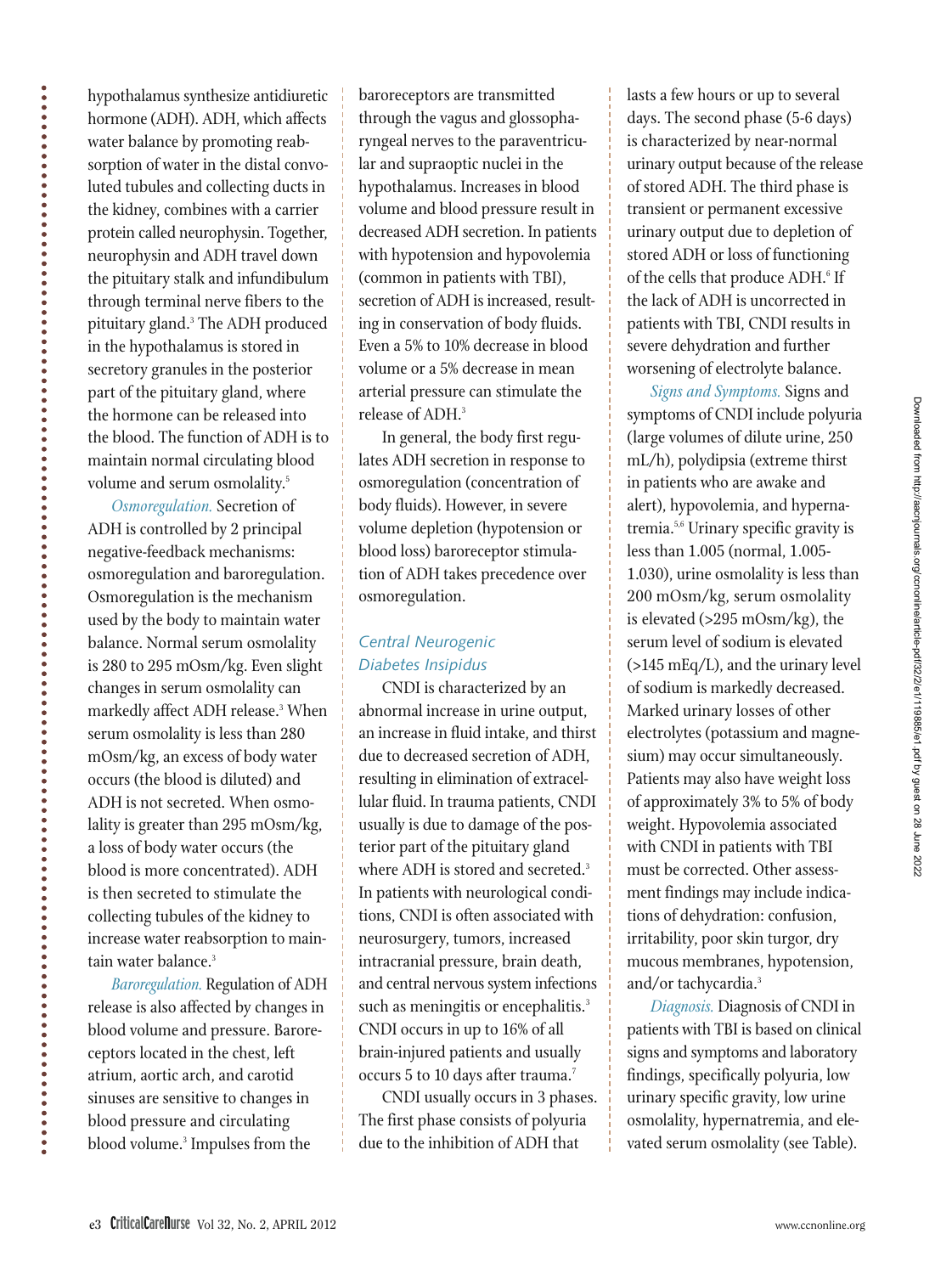**Table** Comparison of central neurogenic diabetes insipidus, syndrome of inappropriate secretion of antidiuretic hormone, and cerebral salt-wasting syndrome

| <b>Feature</b>                 | Central neurogenic<br>diabetes insipidus                                                                                                                                                                                                               | Syndrome of inappropriate<br>secretion of antidiuretic<br>hormone (ADH)                                                                                                                                                                                                                                 | <b>Cerebral salt-wasting</b><br>syndrome                                                                                                                                                                |  |  |
|--------------------------------|--------------------------------------------------------------------------------------------------------------------------------------------------------------------------------------------------------------------------------------------------------|---------------------------------------------------------------------------------------------------------------------------------------------------------------------------------------------------------------------------------------------------------------------------------------------------------|---------------------------------------------------------------------------------------------------------------------------------------------------------------------------------------------------------|--|--|
| <b>Definition</b>              | Fluid imbalance due to decreased<br>secretion of ADH in the pos-<br>terior lobe of the pituitary<br>gland or to renal unrespon-<br>siveness to the release of ADH                                                                                      | Persistent production or over-<br>production of ADH resulting<br>in water intoxication and a<br>volume-expanded state                                                                                                                                                                                   | Renal loss of sodium leading<br>to true hyponatremia and a<br>volume-contracted state in<br>which the kidneys do not<br>reabsorb sodium                                                                 |  |  |
| Cause                          | Hypotension, stress, pain,<br>anxiety, and an upright position<br>Trauma, surgery, or damage of<br>the hypothalamus                                                                                                                                    | Head trauma, brain tumor,<br>abscess, subarachnoid<br>hemorrhage, hydrocephalus,<br>meningitis, encephalitis,<br>Guillain-Barré syndrome<br>Pneumonia<br>Drugs associated with increased<br>ADH secretion (oral hypo-<br>glycemic agents, nonsteroidal<br>anti-inflammatories, opiates,<br>anesthetics) | Cause unclear but often occurs<br>in patients with intracranial<br>abnormalities (head trauma,<br>stroke, subarachnoid hemor-<br>rhage, brain tumors)<br>Loss of both intravascular fluid<br>and sodium |  |  |
| Serum level of sodium, mEq/L   | Hypernatremia<br>$>145$ (high)                                                                                                                                                                                                                         | Hyponatremia<br>$<$ 135 (low)                                                                                                                                                                                                                                                                           | Hyponatremia<br>$<$ 135 (low)                                                                                                                                                                           |  |  |
| Serum osmolality, mOsm/kg      | $>295$ (high)                                                                                                                                                                                                                                          | $<$ 275 (low)                                                                                                                                                                                                                                                                                           | $<$ 275 (low)                                                                                                                                                                                           |  |  |
| Urinary osmolality, mOsm/kg    | Decreased (<200)                                                                                                                                                                                                                                       | Elevated $(>100)$                                                                                                                                                                                                                                                                                       | Elevated $(>100)$                                                                                                                                                                                       |  |  |
| Urinary level of sodium, mEq/L | Within normal reference range<br>or decreased                                                                                                                                                                                                          | Within normal reference range<br>or elevated $(>25)$                                                                                                                                                                                                                                                    | Elevated $(>25)$                                                                                                                                                                                        |  |  |
| Urine output                   | Increased (>250 mL/h)                                                                                                                                                                                                                                  | Decreased (400-500 mL/24 h)                                                                                                                                                                                                                                                                             | Decreased                                                                                                                                                                                               |  |  |
| Urinary specific gravity       | $<$ 1.005 (very dilute)                                                                                                                                                                                                                                | >1.010 (concentrated, dark)                                                                                                                                                                                                                                                                             | >1.010 (concentrated, dark)                                                                                                                                                                             |  |  |
| Extracellular fluid volume     | Decreased                                                                                                                                                                                                                                              | Increased                                                                                                                                                                                                                                                                                               | Decreased                                                                                                                                                                                               |  |  |
| Serum urea nitrogen            | Elevated                                                                                                                                                                                                                                               | Normal or low (dilutional)                                                                                                                                                                                                                                                                              | Elevated                                                                                                                                                                                                |  |  |
| <b>Mental status</b>           | Normal to impaired                                                                                                                                                                                                                                     | Confusion<br>Lethargy                                                                                                                                                                                                                                                                                   | Decreased level of conscious-<br>ness, agitation, coma                                                                                                                                                  |  |  |
| Body weight                    | Decreased                                                                                                                                                                                                                                              | Normal or increased                                                                                                                                                                                                                                                                                     | Decreased                                                                                                                                                                                               |  |  |
| Heart rate                     | Tachycardia                                                                                                                                                                                                                                            | Slow or normal                                                                                                                                                                                                                                                                                          | Resting or postural tachycardia                                                                                                                                                                         |  |  |
| <b>Blood pressure</b>          | Normal to mildly hypertensive<br>progressing to hypotension                                                                                                                                                                                            | <b>Hypertensive</b>                                                                                                                                                                                                                                                                                     | Postural hypotension                                                                                                                                                                                    |  |  |
| <b>Treatment</b>               | Fluid replacement (0.45%<br>saline intravenously replaced<br>milliliter for milliliter, or<br>greater)<br>ADH replacement with desmo-<br>pressin acetate intranasally or<br>orally, lypressin intranasally,<br>or aqueous vasopressin<br>intravenously | Fluid restriction (800-1000<br>mL/24 h<br>Slow sodium replacement with<br>normal saline or hypertonic<br>(3%-5%) saline intravenously                                                                                                                                                                   | Replacement of fluid volume<br>and sodium<br>No restriction of fluids<br>Slow sodium replacement<br>with hypertonic (3%) saline<br>intravenously                                                        |  |  |

*Treatment.* The goal in CNDI is to correct the ADH deficiency and restore fluid balance by promoting sodium and water reabsorption. In the acute phase of CNDI, exogenous ADH is provided, and fluid equivalent

to the amount of urine output is given either orally, if the patient can tolerate adequate oral intake, or intravenously.8 Patients with intact thirst centers who are able to take fluids orally are encouraged to drink as much as possible when thirsty to keep up with fluid losses. However, in patients with TBI, complications from impaired level of consciousness, sensory and motor deficits, and dysphagia often preclude oral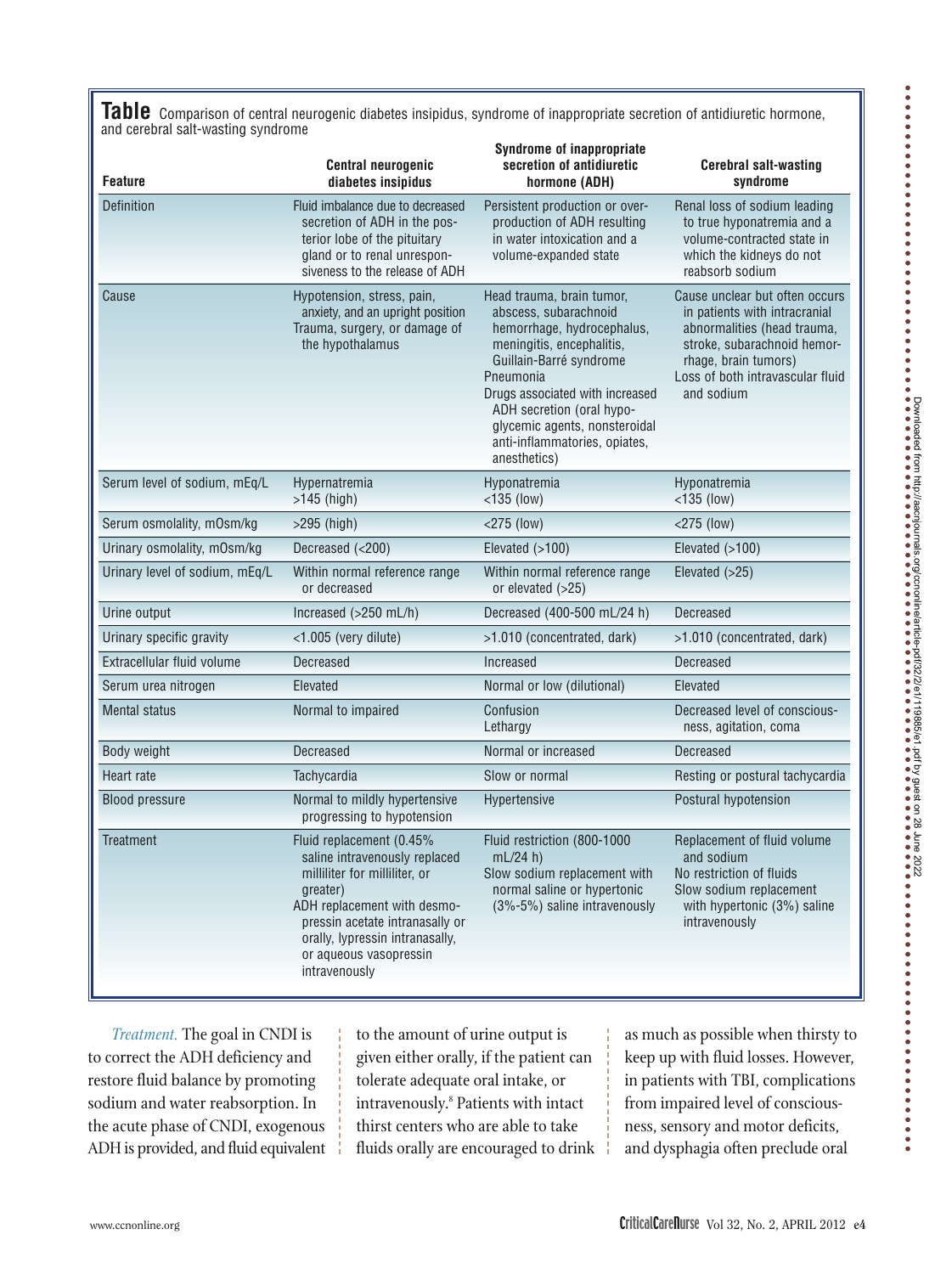intake, and intravenous solutions are required to meet the fluid demands. Intravenous hypotonic solutions most often used to replace lost body fluids include 0.45% saline titrated hourly to replace urine output.<sup>3</sup>

Exogenous ADH, either desmopressin (DDAVP), vasopressin, or lypressin, may be administered. Desmopressin can be administered nasally 5 to 2 μg/d in divided doses or parenterally 5 to 40 μg/d in daily divided doses.3 Vasopressin (aqueous Pitressin) can be administered intravenously 0.5 to 2 U every 3 hours for patients who have urine output of more than 300 mL/h for 2 consecutive hours.<sup>3</sup> A vasopressin infusion may become necessary, which can be started at 0.2 U/min and titrated to a maximum dose of 0.9 U/min.5 Lypressin dosage is 5 to 20 U 3 to 7 times per day nasally.<sup>5</sup>

The following formula can be used to calculate the body water deficit (amount of fluid lost).

 $(0.6$  [weight in kilograms])  $\times$ (serum sodium -  $140$ )  $\div$   $140$  = body water deficit (in liters) For example, a patient with a serum sodium level of 150 mEq/L who weighs 70 kg would have a 3-L deficit:

 $(0.6 [70] \times (150 - 140) \div 140 = 3$  L The resulting body water deficit can be used to calculate the volume of replacement fluids needed to restore hemodynamic stability in patients whose condition is unstable.<sup>9</sup>

*Nursing Interventions.* Caring for patients in the acute phase of CNDI requires monitoring of several parameters. Fluid intake and urinary output must be determined every 1 to 2 hours. Because the level of consciousness is usually impaired in patients with TBI, an indwelling

urinary catheter is necessary to monitor urine output accurately. Urinary output in the acute phase can be extraordinary: more than 250 to 800 mL/h (3-20 L/d). Urinary output greater than 200 mL/h for more for 2 consecutive hours should be reported to a physician.<sup>3</sup> Urinary specific gravity should be determined every 1 to 2 hours; low specific gravity (<1.005) indicates that the kidneys are not concentrating urine. Serum osmolality and electrolyte levels, specifically sodium and potassium levels, should be measured at least daily, and frequently more often, depending on the findings and the patient's hemodynamic stability. Body weight should be determined daily, and patients should be assessed daily for signs and symptoms of worsening dehydration such as decreased skin turgor, dry mucous membranes, tachycardia, and hypotension. Trends are important. Is the patient getting worse? Or is the patient getting better? What do the laboratory values indicate?

# *Syndrome of Inappropriate Secretion of Antidiuretic Hormone*

SIADH is characterized by abnormally high levels or continuous secretion of ADH, causing renal reabsorption and retention of water.<sup>10</sup> Water is continually being reabsorbed by the kidneys, leading to concentrated urine, fluid retention, and hyponatremia. Hyponatremia is the most common electrolyte problem in patients with neurological problems and is particularly common after TBI; up to 33% of patients with TBI have hyponatremia.<sup>6,11</sup>

Pathophysiologically, the negative feedback mechanisms that control the release of ADH do not function.

In the general population of hospitalized patients, many precipitating factors can cause SIADH: bronchogenic carcinoma, lung disease, pneumonia, positive-pressure breathing during mechanical ventilation, and certain medications (eg, morphine, chlorpromazine, chlorpropamide, chlorothiazide, carbamazepine, and acetaminophen). Conditions that cause SIADH in patients with TBI include traumatic subarachnoid hemorrhage, increased intracranial pressure, and injury of the hypothalamic-neurohypophyseal system. The damage of the hypothalamus-pituitary region that causes ADH dysfunction results in increases in water reabsorption by the renal tubules, decreases in urine volume, fluid retention, and extracellular volume expansion.<sup>12</sup> Patients experience excessive water retention and dilutional hyponatremia with a 5% to 10% increase in body weight due to expansion of extracellular volume.<sup>5</sup>

*Signs and Symptoms.* The signs and symptoms of SIADH include decreased urinary output, to less than 400 to 500 mL/24 hours, and generalized weight gain due to excess fluid retention.<sup>5</sup> Laboratory findings include low serum levels of sodium (<135 mEq/L), serum hypoosmolality (<275 mOsm/L), elevated urinary levels of sodium (>25 mEq/L), and elevated urine osmolality (greater than serum osmolality).5

Downloaded from http://aacnjournals.org/ccnonline/article-pdf/32/2/e1/119885/e1.pdf by guest on 28 June 2022 Downloaded from http://aacnjournals.org/ccnonline/article-pdf/32/2/e1/119885/e1.pdf by guest on 28 June 2022

*Diagnosis.* Diagnosis of SIADH is based on the clinical signs and symptoms and laboratory findings. Complications due to SIADH and hyponatremia include fluid retention, headache, nausea, vomiting, muscle twitching, fatigue, confusion, lethargy, and, possibly, seizures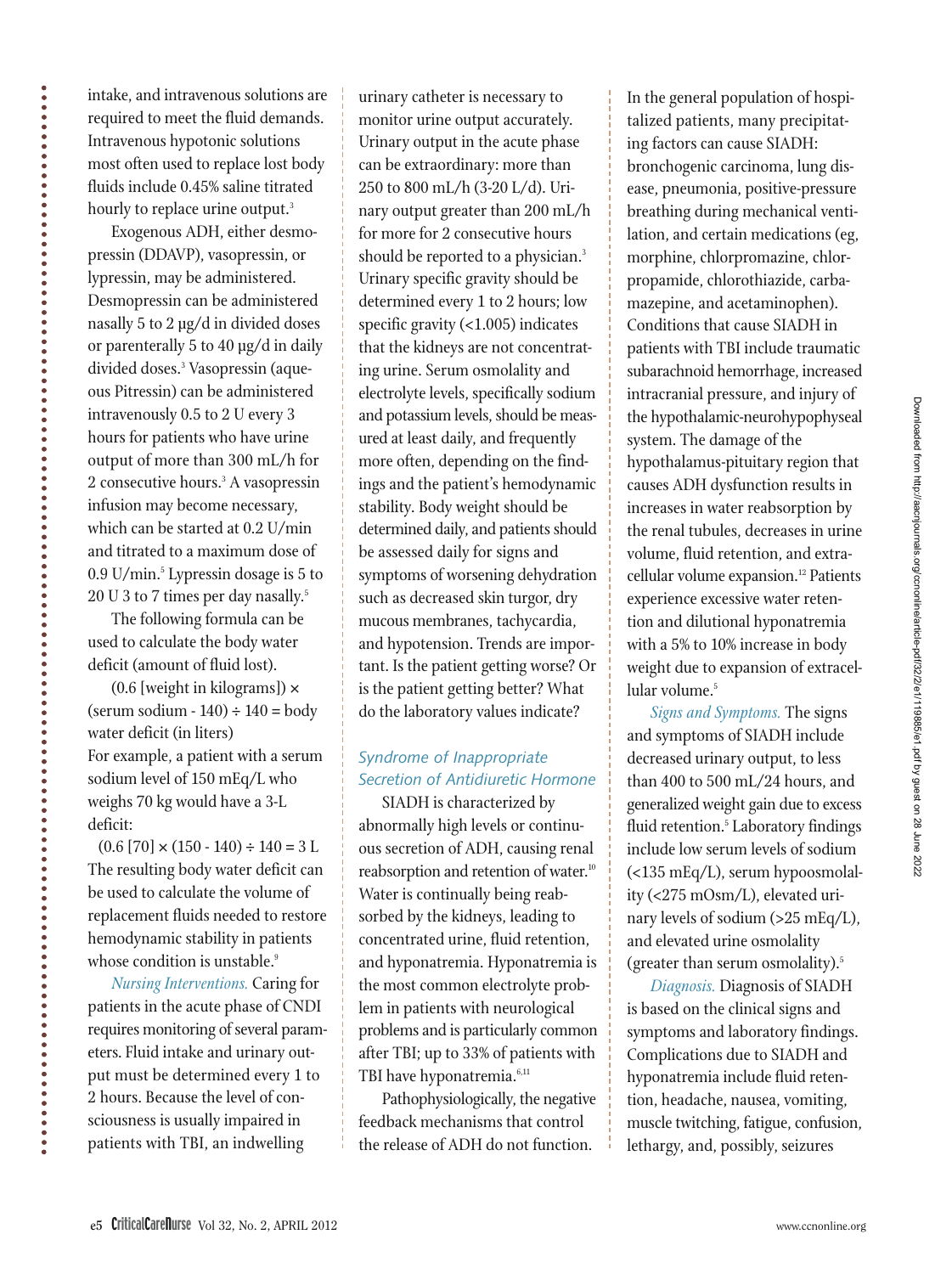(usually in patients with a serum level of sodium <120 mEq/L).<sup>3</sup> In patients with TBI, the underlying pathological changes result in hyponatremia due to excessive ADH release, which causes renal reabsorption of water and expansion of extracellular volume.

*Treatment.* The treatment of SIADH is focused on fluid restriction (<1000 mL/24 h) and slow, careful replacement of sodium with an intravenous hypertonic solution of sodium chloride (3% saline) and/or diuretics such as furosemide. Medications to suppress ADH activity (demeclocycline hydrochloride) or inhibit renal response to ADH (lithium carbonate) are also options.3,6

Administration of hypertonic intravenous solutions such as 3% sodium chloride requires careful titration because a too-rapid correction of hyponatremia can result in central pontine myelinolysis,<sup>13</sup> an irreversible demyelination of the neurons in the pons of the brain stem. The exact mechanism that causes demyelination is unknown; the recommended rate of serum sodium correction is 10 to 20 mEq/d.<sup>13</sup>

*Nursing Management*. Nursing management for patients with SIADH and hyponatremia is comparable to the management of patients with CNDI. Intake of fluids, urinary output, and urinary specific gravity should be determined every 1 to 2 hours. Urinary and serum levels of electrolytes and osmolality should be monitored. Patients should be assessed for signs and symptoms of worsening outcome. Accurate body weights should be recorded daily for the purpose of monitoring fluid retention. Patients with SIADH require frequent oral care because

fluid restriction causes dry mouth. Indications of improvement include correction of low serum levels of sodium, lowered urine osmolality, lowered urinary levels of sodium, and increased serum osmolality.<sup>2</sup>

# *Cerebral Salt-Wasting Syndrome*

Unlike SIADH, CSWS is characterized by a true hyponatremia, that is, hyponatremia that results in a loss of both sodium and extracellular fluid.<sup>11</sup> Even though ADH levels are elevated in patients with CSWS, the body loses extracellular fluid and plasma volume decreases, resulting in decreased body weight (volume-contacted state).10 The pathophysiology of CSWS is unclear but is thought to be due to multiple mechanisms that affect sodium and water balance.<sup>11</sup> The primary pathogenic mechanism is renal loss of sodium, which leads to hyponatremia and a decrease in extracellular volume.<sup>11</sup> Although the syndrome occurs most often in patients with stroke, intracerebral hemorrhage, subarachnoid hemorrhage, and intracranial surgery, it may develop in patients with TBI who have increased intracranial pressure.

*Signs and Symptoms.* Patients with CSWS may report headache and increased thirst. Clinical indications include orthostatic hypotension, tachycardia, dehydration, weight loss, dry mucous membranes, lethargy, decreased level of consciousness, seizures, and coma.<sup>3</sup>

*Diagnosis.* The diagnosis of CSWS is based on the clinical manifestations and the following laboratory findings: primary hyponatremia, serum hypoosmolality, elevated urine osmolality, elevated urinary levels of sodium, increased levels of serum urea nitrogen, increased hematocrit, and increased urinary specific gravity. Even though the mechanism of CSWS is not well understood, the primary distinction between CSWS and SIADH is volume status.<sup>10</sup> Indications of volume depletion (hypotension, weight loss, and decreased skin turgor) occur with CSWS, whereas indications of volume expansion occur with SIADH (decreased urine output and generalized weight gain due to fluid retention).

*Treatment.* Determining the cause (SIADH or CSWS) of hyponatremia in trauma patients is important. SIADH requires strict fluid restriction and/or slow, judicious administration of hypertonic saline, whereas CSWS requires replacement of fluid volume with physiological saline and intravenous replacement with hypertonic 3% sodium chloride solution. As in treatment of SIADH, hypertonic solutions (3% sodium chloride) must be administered slowly because too-rapid correction of hyponatremia can result in central pontine myelinolysis.<sup>3,13</sup> In patients who tolerate oral intake, fluid can be replaced orally, often with salt tablet supplements.

Restriction of fluids is contraindicated in patients with CSWS. If fluids are restricted, patients will be at risk for cerebral vasospasm, cerebral ischemia, and/or infarction.<sup>3</sup> Other medical interventions may include treatment with fludrocortisone acetate to increase absorption of sodium by the renal tubules.<sup>14</sup>

*Nursing Management.* Nursing management of patients with CSWS is comparable to that of patients with CNDI or SIADH. Isotonic or hypertonic fluids are administered intravenously to obtain positive fluid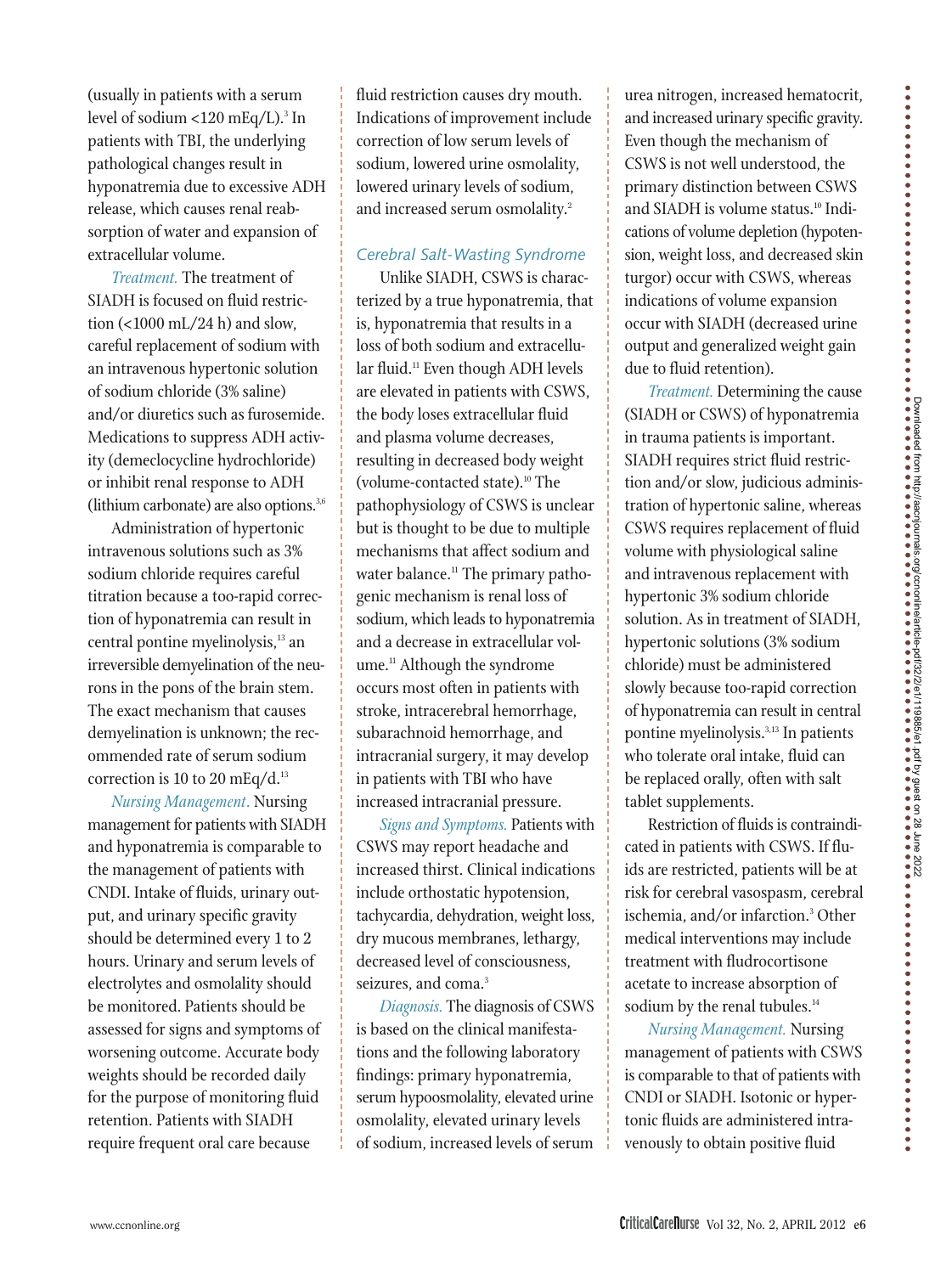balance and correct volume depletion. Sodium can also be replaced orally. Cardiac status should be monitored to detect side effects of medications and fluid volume status. The goal of treatment of CSWS is to replace sodium and fluid volume with intravenous saline or salt tablets. Fluid restriction is definitely contraindicated and can worsen neurological outcomes.

**Summary**<br>Caring for patients with complex neurological problems, specifically patients with TBI and electrolyte imbalances, can be challenging. Understanding and recognizing the signs and symptoms of CNDI, SIADH, and CSWS will guide nurses in the appropriate actions to take to avoid deterioration in a patient's condition. In summary, CNDI is a hypernatremia characterized by elevated serum levels of sodium and serum osmolality, but low urine specific gravity. Patients have largevolume urinary output and extreme thirst. Treatment is replacement of fluid volume either orally or intravenously or treatment with ADH.

SIADH and CSWS are both characterized by hyponatremia. Signs and symptoms are remarkably similar; however, patients with CSWS experiences a true loss of sodium and intravascular fluid. Both sodium and fluid must be replaced to correct the imbalance. In patients with SIADH, sodium is replaced, but fluid is restricted. Monitoring patients for trends in neurological status, laboratory findings, and physiological parameters will guide nurses in determining whether treatment is effective or not. CCII

### e Letters

Now that you've read the article, create or contribute to an online discussion about this topic using eLetters. Just visit www.ccnonline.org and click "Submit a response" in either the full-text or PDF view of the article.

#### Financial Disclosures None reported.

#### References

- 1. Faul M, Xu L, Wald MM, Coronado VG. Traumatic Brain Injury in the United States: Emergency Department Visits, Hospitalizations and Deaths 2002-2006. Atlanta, GA: Centers for Disease Control and Prevention, National Center for Injury Prevention and Control. http://www.cdc.gov/traumatic braininjury/pdf/blue\_book.pdf. Published March 2010. Accessed January 9, 2012.
- 2. Pangilinan PH Jr, Kelly BM, Hornyak JE IV, et al. Classification and complications of traumatic brain injury. http://emedicine .medscape.com/article/326643. Updated November 10, 2011. Accessed January 9, 2012.
- 3. Hickey JV. Fluid and metabolic disorders in neuroscience patients. In: *The Clinical Practice of Neurological and Neurosurgical Nursing.* 6th ed. Philadelphia, PA: Wolters Kluwer Health/Lippincott Williams & Wilkins; 2009:195-205.
- 4. Boughey J, Yost M, Bynoe R. Diabetes insipidus in the head-injured patient. *Am Surg.* 2004;70:500-503.
- 5. Byrum D, Kirkwood PL. Pituitary, thyroid, and adrenal disorders. In: Carlson KK, ed. *AACN Advanced Critical Care Nursing.* St Louis, MO: Saunders/Elsevier; 2009:939-965.
- 6. Klein MJ. Post head injury endocrine complications. http://emedicine.medscape.com /article/326123. Updated January 5, 2009. Accessed January 9, 2012.
- 7. Hadjizacharia P, Beale EO, Inaba K, Chan LS, Demetriades D. Acute diabetes insipidus in severe head injury: a prospective study. *J Am Coll Surg.* 2008;207(4):477-484.
- 8. Cooperman M. Diabetes insipidus. http:// emedicine.medscape.com/article/117648. Updated June 17, 2011. Accessed January 9, 2012.
- 9. Urdan L, Stacy K, Lough M, eds. Endocrine disorders and therapeutic management. In: *Thelan's Critical Care Nursing: Diagnosis and Management.* 5th ed. St Louis, MO: Mosby-Elsevier; 2006:918-966.
- 10. Palmer B. Hyponatremia in patients with central nervous system disease: SIADH versus CSW. *Trends Endocrin Metab.* 2003;14(4): 182-187.
- 11. Yee A, Burns J, Wijdicks E. Cerebral salt wasting: pathophysiology, diagnosis, and treatment. *Neurosurg Clin North Am.* 2010; 21(2):339-352.
- 12. Zhang W, Li S, Visocchi M, Wang X, Jiang J. Clinical analysis of hyponatremia in acute craniocerebral injury. *J Emerg Med.* 2010; 39(2):151-157.
- 13. Mortimer DS, Jancik J. Administering hypertonic saline to patients with severe traumatic brain injury. *J Neurosci Nurs.* 2006;38(3): 142-146.
- 14. Momi J, Tang CM, Abcar AC, Kujubu DA, Sim JJ. Hyponatremia—what is cerebral salt wasting? *Perm J.* 2010;14(2):62-65.